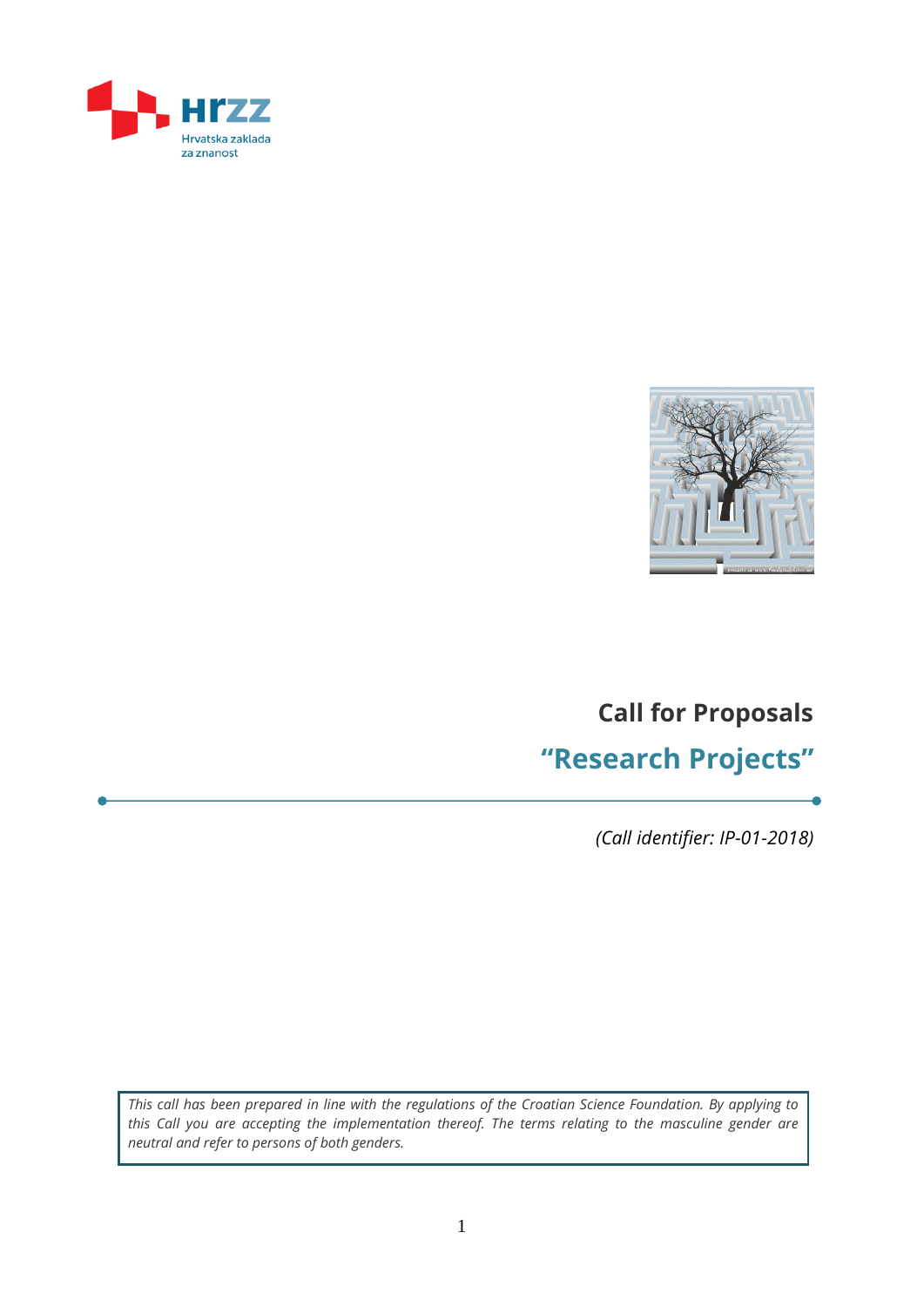

### **About programme**

The "Research Projects" programme finances *basic* research that creates new, improves existing knowledge about particular area, and aims at a better understanding of research subjects as well as *applied* research conducted with clear technological, economic or social goals.

The proposed subject must be internationally recognizable and / or nationally relevant, and the applicant of the project must have excellent achievements. The projects that will be supported by this call should be based on strong research teams, whose principal investigators are internationally and nationally recognized scientists, and includes connecting of scientific organizations, researchers and equipment, the development of scientific capacities and planning the development of young researchers. Consolidation of research is encouraged to raise the quality of research and the creation of internationally competitive and recognizable research groups.

### **The aims of the Call:**

- to create new knowledge that will contribute to the strengthening of Croatian economy and the welfare of society;
- to encourage connecting of researchers and the creation of recognizable research groups who are dealing with internationally and / or nationally significant issues, whose principal investigators are prominent scientists with internationally recognized achievements;
- to create a critical mass of research groups that can be competitive at the international level and scientists who may be mentors to the new generation of young researchers;
- to develop Croatian scientific and research space.

### **About the Call:**

**Opening of call:** 2 November 2017

**Closing date:** 10 January 2018 until13:00 (CET)

**Call is open to all scientific fields** 

**Applicant:** a prominent scientist with internationally recognized achievements in science and/or technology in the area in which the project is submitted

**Project:** fundamental or applied research conducted by a recognizable research group

**Budget for 2018:** 60,000,000 HRK

**Project funding duration: 4 years** 

**Estimated beginning of the project:** September 2018. Projects shall start no later than 3 months after receiving notice about opening negotiations on the Work plan and Financial plan.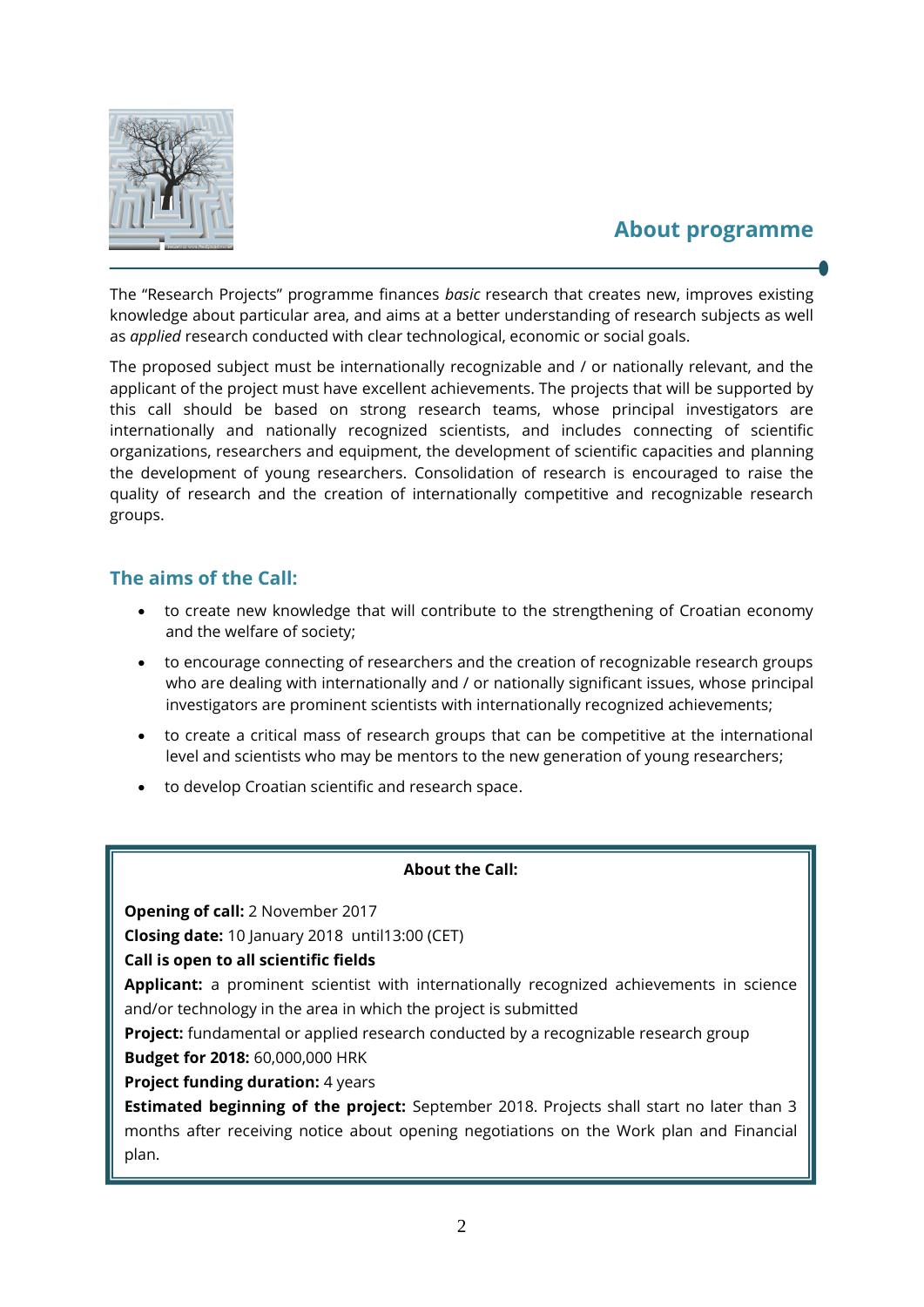

- researcher responsible for scientific research and conducting the entire project;
- an active researcher (must have a PhD, experience in project management, an active research group, which is evident from the list of achievements of the applicant and the research group members, relevant publications and/or patents within the research field of the proposed project) with internationally recognized achievements and proven successful mentoring of young researchers;
- is permanently employed at a public university or public research institute in the Republic of Croatia and at other organisations that perform scientific activity and are registered in the Register of the Scientific organisations of the Ministry of Science and Education, fulfil the minimum conditions prescribed by the Regulation on conditions for permit to perform scientific activity, conditions for re-accreditation of scientific organisation and the content of the permit (OG 83/10). Applicant can submit a proposal only in the area for which the scientific organisation is accredited, where they are employed and where the project will be implemented.
- regular members of the Croatian Academy of Sciences and Arts can submit project proposal;
- applicant can submit only one project proposal per Call.

*One researcher can be at the same time in the status of a principal investigator and / or collaborator at two research projects at the most and/or installation research projects as a principal investigator and collaborator on another project or as an collaborator on two projects. For this Call the mentioned rule does not apply to those researchers who are principal investigators and/or collaborators on projects ending until 2 November 2018. This condition does not exclude the special conditions prescribed by specific calls.*

*Detailed information on who can apply for the Call can be found in the Guidelines for applicants for the "Research Projects" Call (deadline: January 2018).*

### **Organisational support**

Competitiveness of the research group is not possible without the support of the scientific organization in which the applicant is employed. Therefore, the HRZZ will support projects with clearly defined and real support of the scientific organization in which the proposed project will be implemented (adequate space, existing scientific infrastructure, equipment that will available to the principal investigator, administrative support, etc.).



**Terms of the Call**

.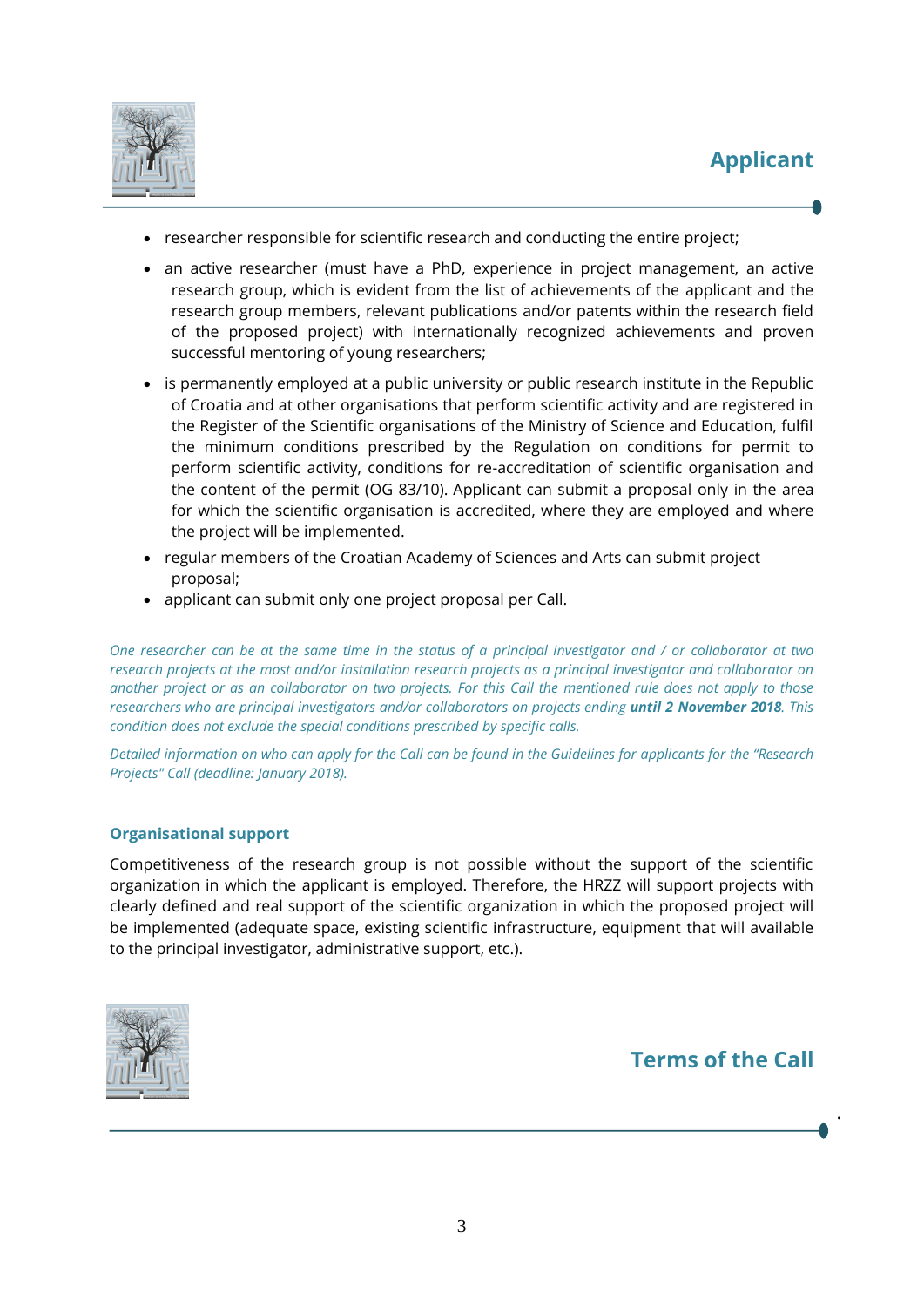- Projects lasting 4 years dealing with internationally competitive and nationally relevant issues and include connecting of scientific organizations, researchers and equipment;
- Projects carried out with an active research group whose contribution is transparent and planned according to the project's work plan. Research that has strong and unquestionable support of scientific organisation
- Funds will be awarded to research that does not repeat already conducted research, including participation in longitudinal or long-term research conducted as part of cooperation in international collaborations or as part of international longitudinal research or research already funded from other sources. Research supported by HRZZ should have a relevant impact on society or on creation of new knowledge and technology.
- The applications for the continuation of the project funded by HRZZ must clearly demonstrate development of research goals. HRZZ will not support projects that repeat objectives of the previously funded projects and this will be checked during the project proposal evaluation.
- In the last year of project implementation, applied research can be additionally funded through application of a subproject to connect with end-users or to use research results. Applicants of the applied project proposals should anticipate in the project proposal potential user groups and ways how the project will achieve effect.



## **Funding**

Total budget for "Research Projects" programme for the year 2018 is 60,000,000 HRK.

The amount of funding should be evenly distributed over all years of project implementation.

Total requested amount of funds should reflect a realistic estimation on research needs and must be completely justified.

**The largest amount of project funding:** up to 1,000,000 HRK, and for projects from the social sciences and humanities up to 600,000 HRK. In case of a justified increase in material costs of research or procurement of scientific equipment for research groups with a larger number of e researchers it is possible to apply for up to 1,500,000 HRK, or up to 900,000 HRK for social sciences and humanities.

HRZZ will transfer the funds to the bank account of the scientific organisation that submitted the project.

### **Eligible expenses <sup>1</sup> :**

research costs;

<sup>1</sup> <sup>1</sup> Detailed explanation of eligible costs can be found in Guidelines for Applicants for the "Research Projects" Call for proposals (deadline: January 2018).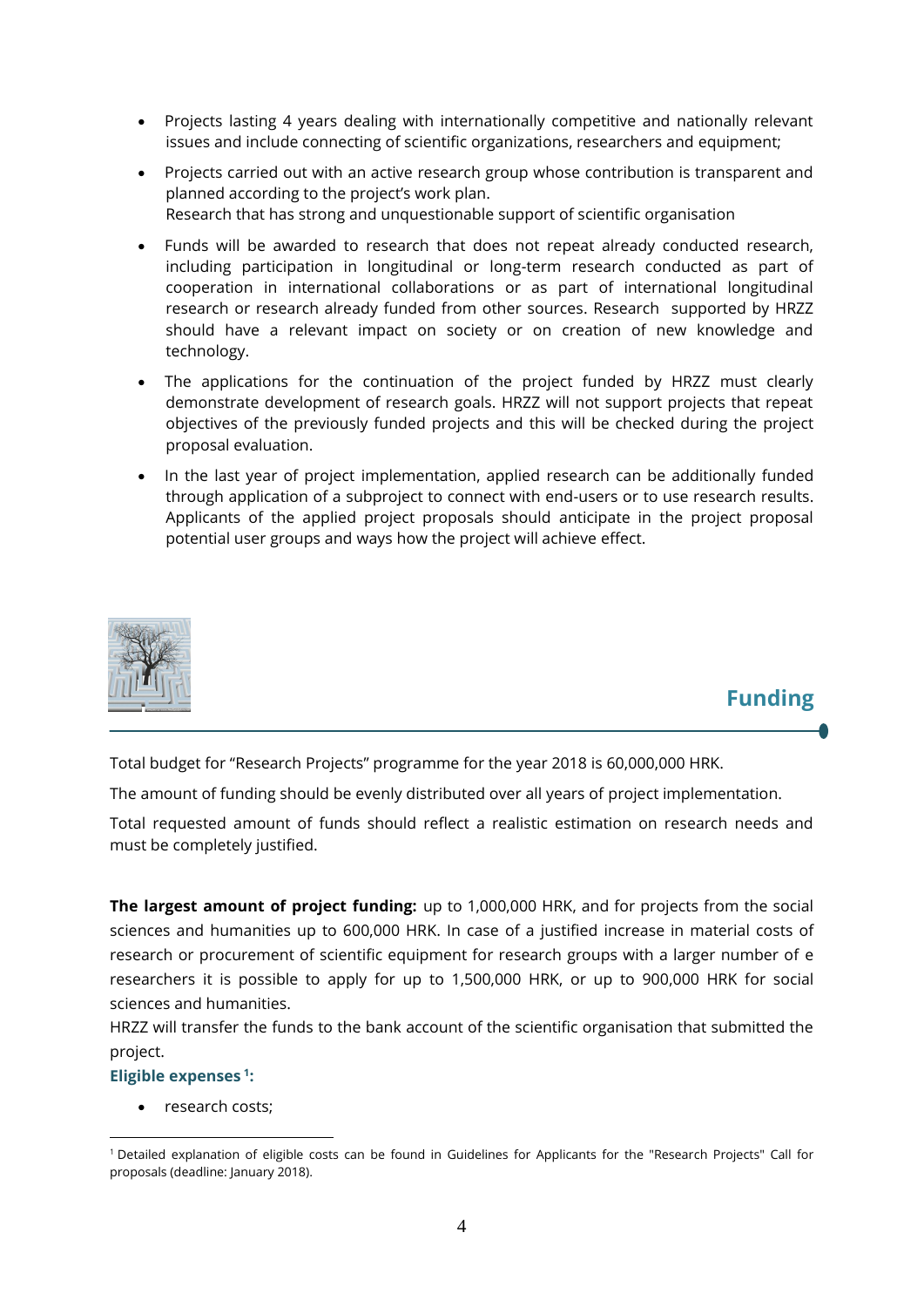- personnel costs (employment of postdoctoral researchers);
- equipment and maintenance costs;
- dissemination costs, trainings and cooperation costs (up to 70.000 HRK per year);
- indirect costs maximum 5% of total funding requested from HRZZ, only if they are directly connected with project activities and they cannot be listed in any of the categories of eligible costs and they can be justified.



# **Application contents and submission process<sup>2</sup>**

All application documentation shall be submitted only in electronic version through electronic application system (EPP system) which can be accessed via HRZZ web pages or via the following link: [https://epp.hrzz.hr/.](https://epp.hrzz.hr/) 

Application documentation is submitted in Croatian and English language. Project applicant is responsible for the equivalence of the project proposal in both languages and HRZZ will not be responsible for any discrepancies.

Project proposals must be complete and submitted into the electronic system before the Call application deadline. **Incomplete applications and applications submitted after the stated deadline will not be taken into consideration.**

Key elements of the application process:

- The application is submitted by the principal investigator on behalf of the scientific organization (the applicant is a legal entity).
- Application forms, number of pages and characters are defined and exceptions are not possible.
- The submission of project proposals is regulated by the rules that must be studied before submitting the project proposal.

### **Application contents:**

1

- **1. Administrative form** it must contain the original signatures of the Principal Investigator and the head of the organisation and the organisation's stamp.
- **2. Application form** which contains:
	- o Part A CV of the applicant, 5-year *track record* that includes applicant's most important papers on which they are leading or corresponding author and other relevant achievements;
	- o Part B detailed description of the project proposal;

<sup>&</sup>lt;sup>2</sup> Detailed instructions on application content and guidelines on completing the application can be found in Guidelines for Applicants for the "Research Projects" Call for proposals (deadline: January 2018).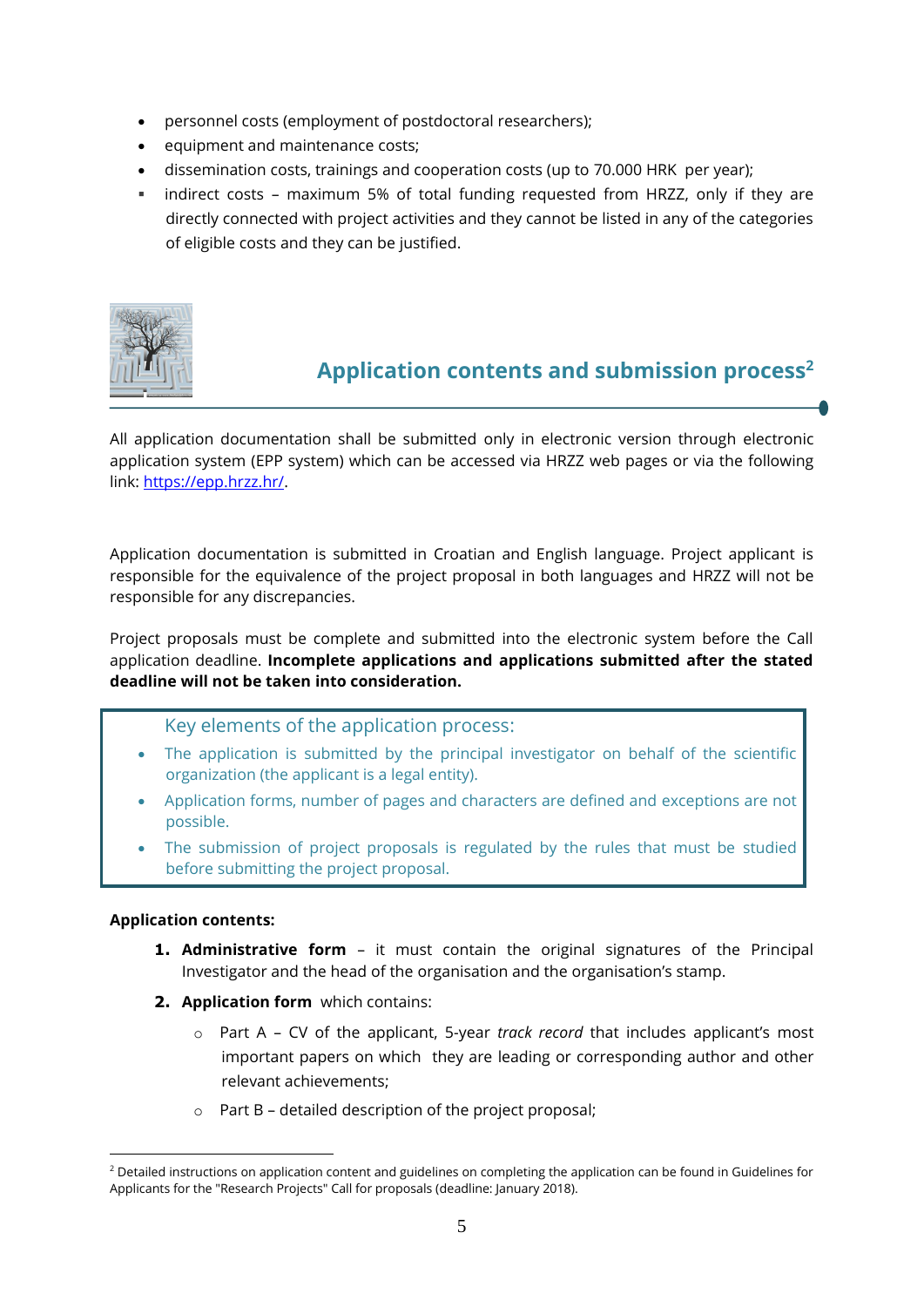- o Part C contains a list of research group members and their CV.
- **3. Organisational support Form** (one document with a maximum of 2 pages organisational support description, with signatures of the Principal Investigator and the head of the organisation and the institution's stamp);
- **4.** Signed **Letters of Intent** for the participation in the proposed project for all research group members known at the time of the project application who are not employed at the organisation,;
- **5. Financial plan** with elaborated financial resources connected with specific objectives and activities from the work plan;
- **6. Work plan** with the activities connected with objectives, their sequencing and time of realisation, milestones and deliverables.

#### **Supporting documentation:**

- Ethics approval;
- Other relevant documentation.

During the second round of the project proposals evaluation, applicants who are already principal investigators on HRZZ projects that will finish after the deadline for the IP-01-2018 call will be requested to submit a project progress report according to the form available under the call documentation.

### **All documentation listed from 1 to 6 is mandatory for all applicants. Incomplete applications will not be taken into consideration.**

Before submitting the project proposal it is necessary to study Guidelines for Applicants for the "Research Projects" Call for proposals (deadline: January 2018).



# **Evaluation**

Procedure for project proposals evaluation will include Croatian and international experts.

- 1. Project proposals which passed the administrative check, have complete and appropriately certified documentation and meet the Call conditions will be forwarded to evaluation.
- 2. Evaluation panel members will evaluate the project proposals according to the evaluation criteria for the Research projects call (deadline: January 2018). The highest rated project proposals shall be submitted to peer review.
- 3. Peer review will be conducted by international experts according to evaluation criteria for the Research projects call (deadline: January 2018).
- 4. After peer review, evaluation panel members will evaluate project proposals according to additional criteria prescribed in the Evaluation form C.